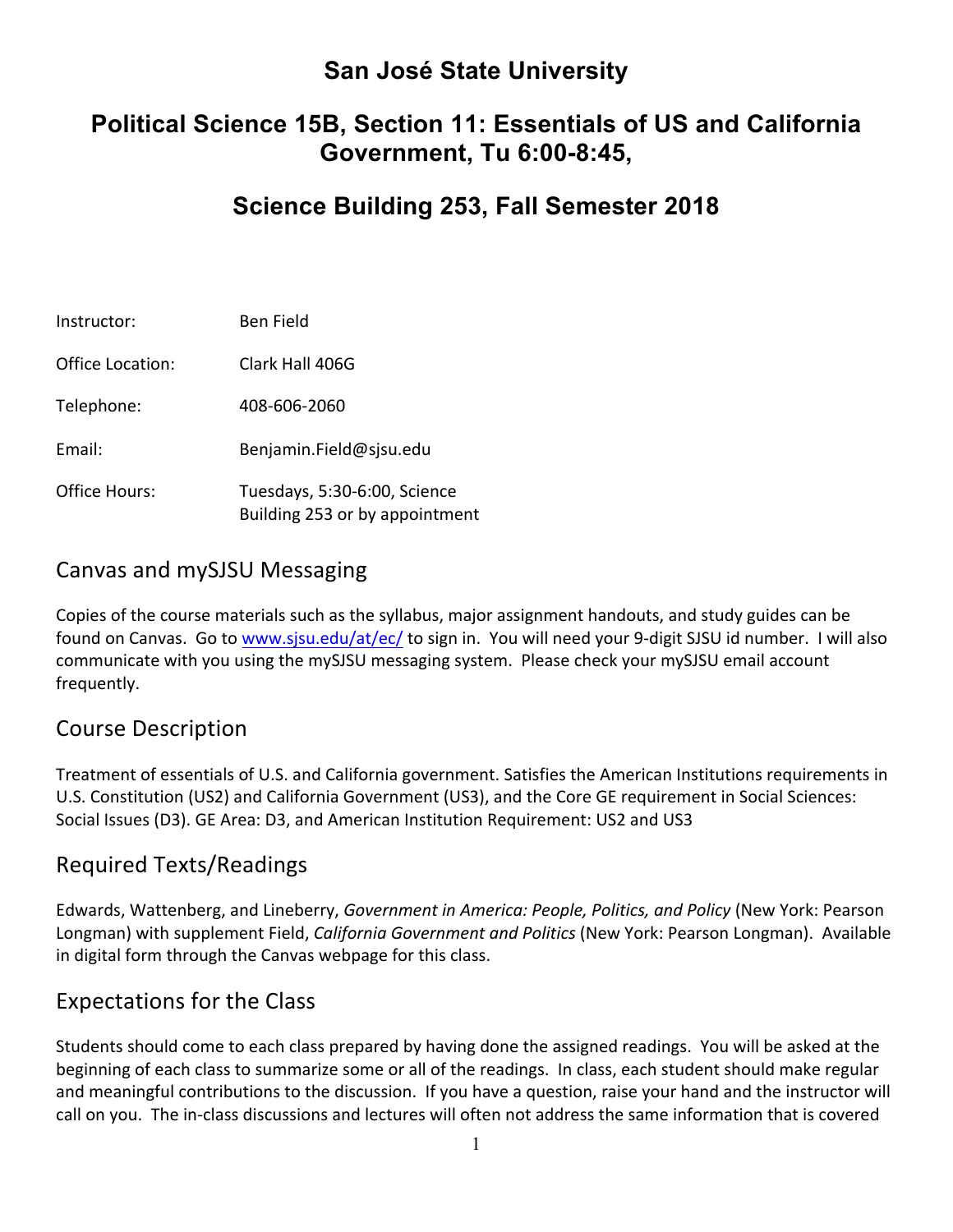in the readings; nonetheless, students are responsible for knowing all materials covered in both the lectures and the readings. Questions about the readings and lectures are welcome at any time; there will always be time for questions, comments, and discussion at the end of class as well.

### Attendance

Every lecture covers material that will appear on exams. If you miss class, you are still responsible for any lecture material that you missed. It is every student's responsibility to maintain excellent class attendance and to keep up with each class lecture. In class writing assignments cannot be made up.

## Electronic Devices

Turn off your cell phone and put it away when you come to class. Do not answer phone calls in class. Do not send, receive, or read messages in class. Do not leave the room to use your cell phone. Do not record, transmit, or broadcast the lectures in any way.

## Examinations, Assignments, other Requirements, and Grading Policy

Quizzes: Students will take a section quiz on-line after each section of the readings for each class. The quizzes will be available two weeks before the readings are to be completed. The quizzes for each class will be due at 5:30 PM before each class. The final grade for the quizzes will be based on the percentage of correct answers on all of the quizzes for the semester.

In-Class Writing: Students will do at least one short writing assignment in each class. These assignments will be graded on a credit/no credit basis. Each written assignment will be worth approximately 6.66 points.

Midterm: A one hour, multiple choice examination based on the lectures, discussions, and readings from the first half of the class. Students must bring the correct green scantron sheet, Form 882-E, to the midterm.

#### Research Paper and Bibliography:

- 1) A bibliography in proper form listing all sources that inform your paper. Sources in your bibliography must be published books, peer reviewed articles or government studies in hard copy form. Websites (e.g. Wikipedia) cannot be cited. The bibliography, which is due several weeks before the paper and is worth up to 20 points, must identify your paper topic at the top of the page. It should cite no fewer than six substantial sources, not including the course readings. Submit your bibliography through **Canvas by 5:30 PM the day it is due.** Bibliographies submitted after that time will be marked late. You do not need to turn in a hard copy.
- 2) You will write a research paper on a public policy question list below. The paper is designed to teach you scholarly research methodology, critical thinking, and analytical writing skills. It should meet the following requirements:
	- It should be five pages long, not including the bibliography, which should be resubmitted with the paper.
	- All factual assertions must be properly footnoted.
	- It must be written with correct grammar, punctuation, and spelling.
	- It should be carefully proofread.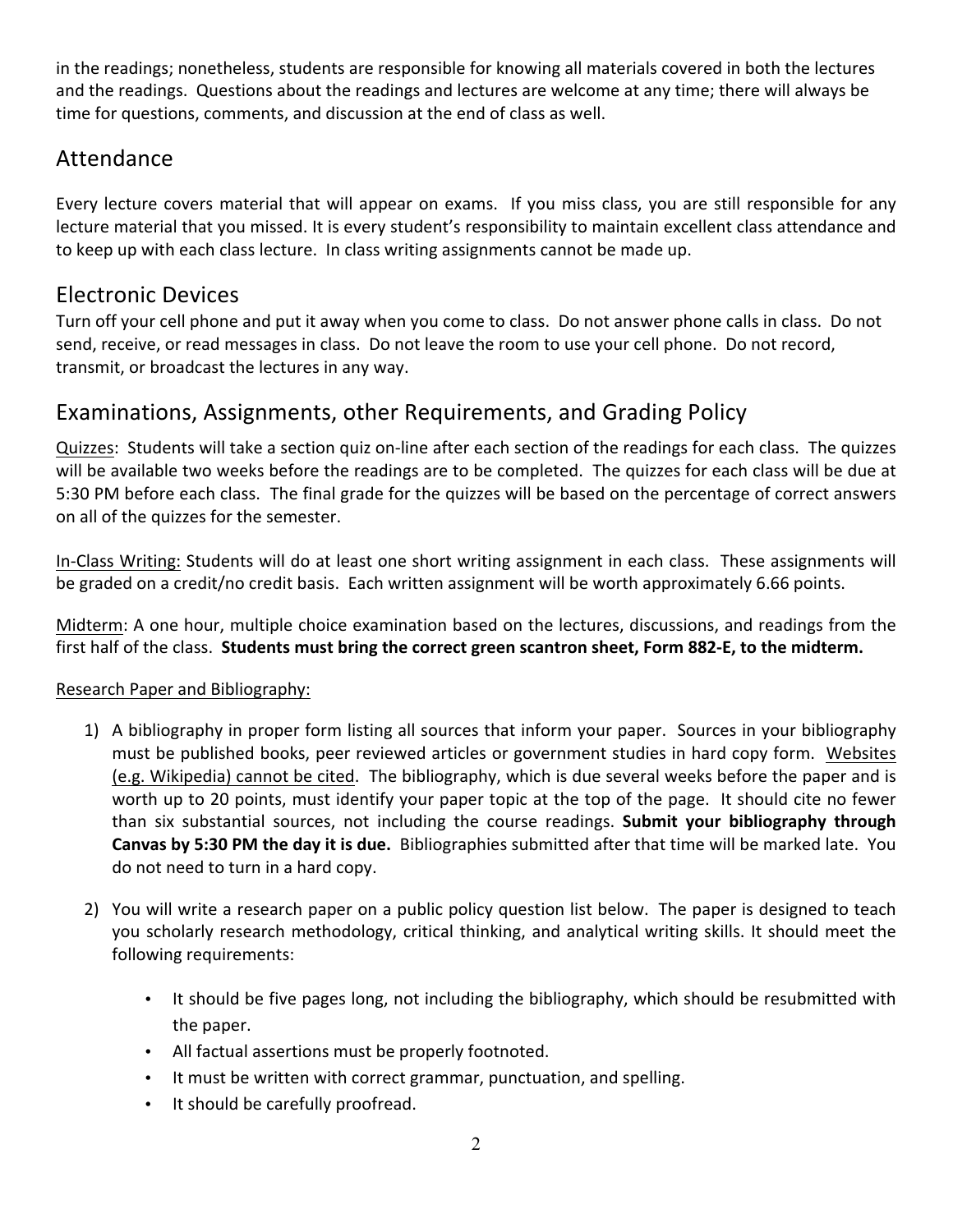- The structure of the paper should be as follows:
	- Introduction of the policy question you have chosen and brief description of its current public policy significance
	- Description of the arguments on either side of your public policy question
	- Conclusion stating which arguments prevail and why
- Do not write in the first person. The word "I" has no place in your essay.
- Avoid the phrase "many people believe." Instead identify the supporters and opponents of the arguments you discuss.
- Submit your paper through Canvas by 5:30 PM the day it is due. Papers submitted after that time will be marked late. Check to make sure that none of your paper is copied without attribution. You do not need to turn in a hard copy.
- Topics for Papers:

Student grades will be determined by the following:

- 1. Should judges be judicial activists?
- 2. To what extent does elite theory explain congressional actions?
- 3. What are the most important factors in presidential elections?
- 4. Does gerrymandering violate the Constitution?
- 5. Does affirmative action violate the Equal Protection Clause of the Constitution?
- 6. Does the Constitution give Congress the power to oversee drone strikes?

The best papers will contain clear, logical writing, thorough research and probing analysis. Late papers will be accepted, but the score will be reduced 5 points for every school day they are late. All papers must be submitted to Professor Field through Canvas. Students need not turn in hard copies.

#### Final:

A one and a half hour, multiple choice examination based on the lectures, discussions, and readings for the entire semester, but weighted toward the lectures, discussions, and readings from later weeks. **Students must** bring the correct green scantron sheet, Form 882-E, to the final.

| - 12<br>$\cdot$             |            |
|-----------------------------|------------|
| Quizzes                     | 100 points |
| In-Class Writing            | 100 points |
| Midterm                     | 80 points  |
| Term Paper and Bibliography | 120 points |
| Final                       | 100 points |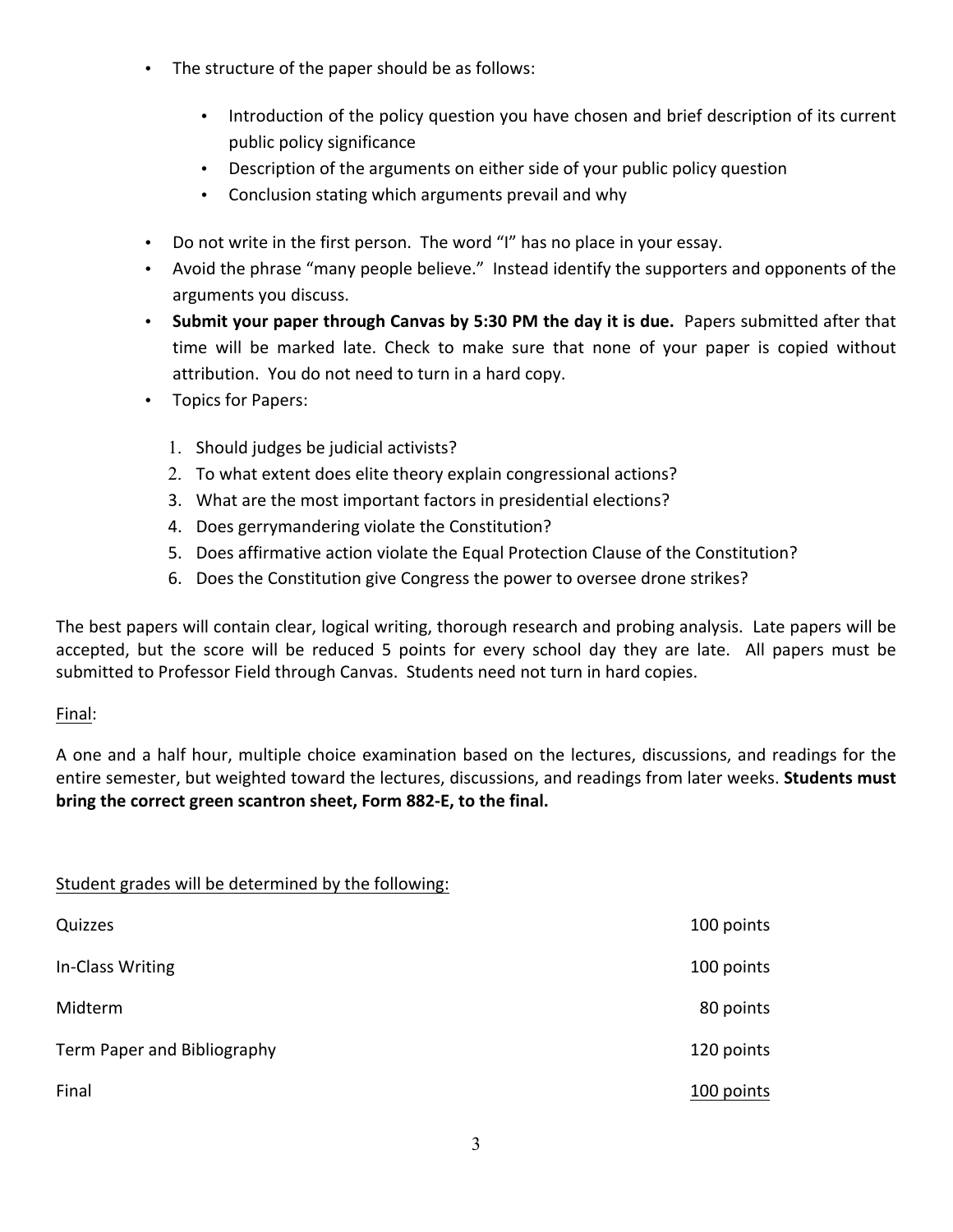#### Grading of Political Science Writing

An "A" paper is clearly written and well-organized, but most important, it contains a perceptive, central argument supported by specific evidence. It demonstrates that the student has grappled with the issues raised in the reading and lecture, synthesized the material, and formulated a compelling, independent argument.

A typical "B" paper is solid work that demonstrates that the student has a good grasp of the material. It may provide a summary or reiteration of ideas and information already covered in the literature, with no evidence of independent thought or synthesis. Other "B" papers give evidence of independent thought, but do not present an argument clearly or convincingly.

A typical "C" paper provides a less thorough or accurate summary or a less thorough defense of an argument. A paper that receives a grade less that a "C" typically does not respond adequately to the assignment, and is marred by frequent errors, unclear writing, poor organization, or some combination of these problems.

Please note: NO STUDENT WILL PASS THIS CLASS WITHOUT TURNING IN THE PAPER.

Students should also note that plagiarism will be detected and will result in a failing grade for the assignment at the very least.

#### Make Up Policy

The paper can be turned in late, though there is a penalty. Generally, the midterm, final, quizzes and in-class writing assignments will not be accepted late. If there is some extraordinary reason a student should be allowed to submit those assignments late, the student must discuss that reason with the professor well in advance of the assignment's due date.

## University Policies

Per University Policy S16-9, university-wide policy information relevant to all courses, such as academic integrity, accommodations, etc. will be available on the Office of Graduate and Undergraduate Programs Syllabus Information web page at http://www.sjsu.edu/gup/syllabusinfo/index.html.

## Workload and Credit Hour Requirements

Success in this course is based on the expectation that students will spend, for each unit of credit, a minimum of 45 hours over the length of the course (normally 3 hours per unit per week with 1 of the hours used for lecture) for instruction or preparation/studying or course related activities including but not limited to internships, labs, clinical practical. Other course structures will have equivalent workload expectations as described in the syllabus.

## **Additional Class Notes**

This is a course that covers a significant body of material in a short period of time. Every student is encouraged to participate by asking questions and actively participating in group and class discussions. Each student has intellect, experience and a personal point of view to bring into the class and the course becomes much more rewarding if you frequently participate.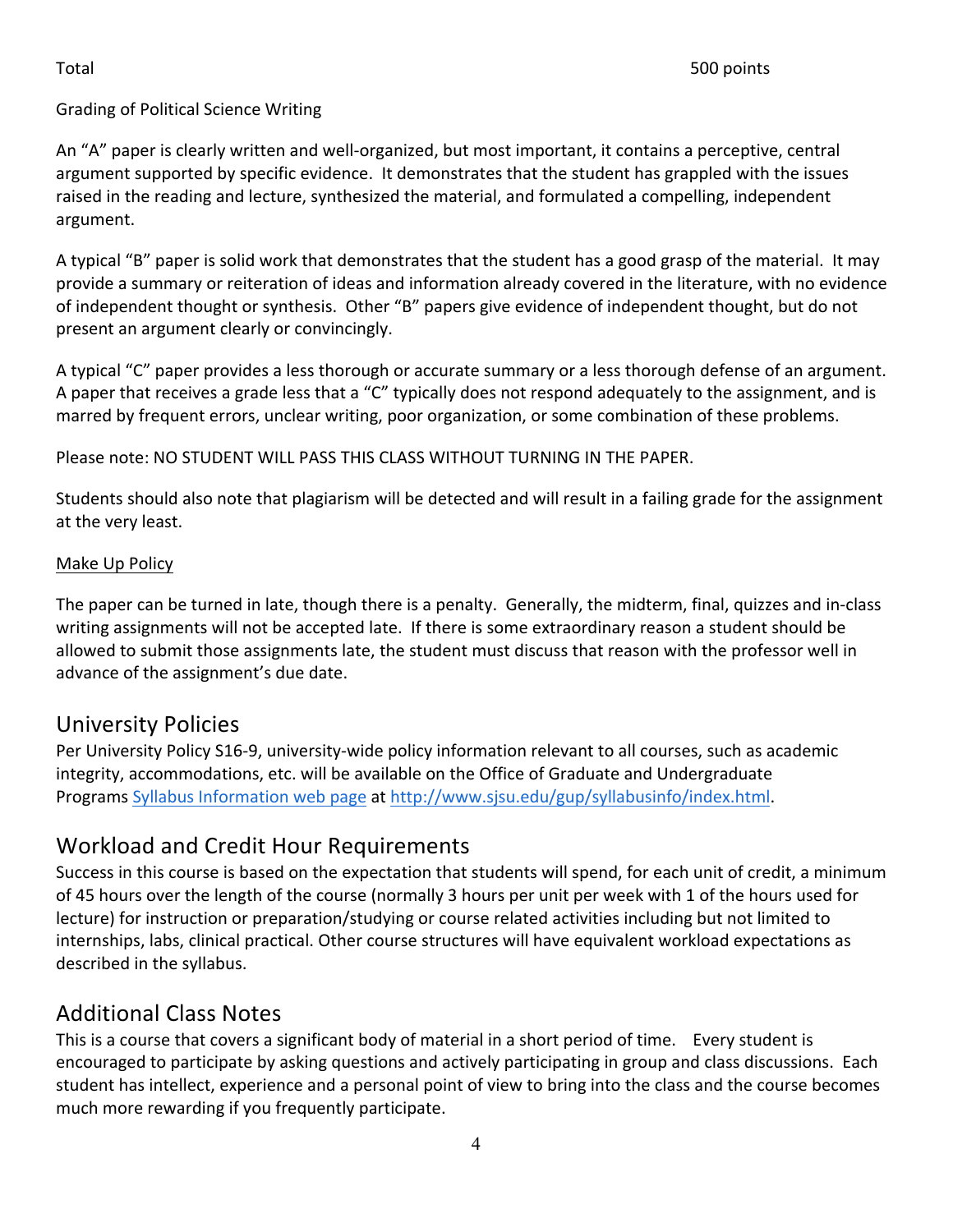Please avail yourself of the instructor to answer any questions you may have regarding the course and the context in which the subject matter is considered.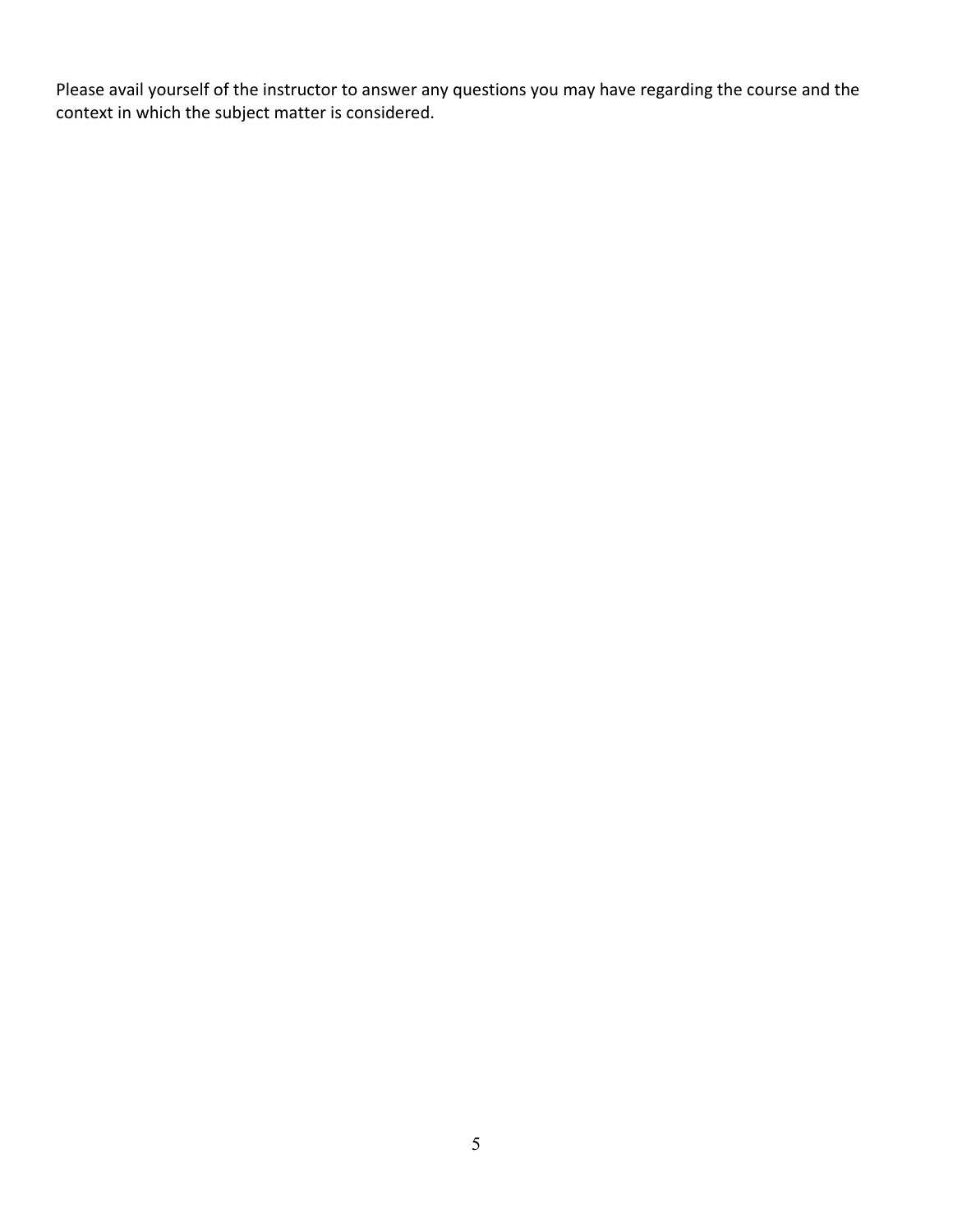| Date           | Topics, Readings, Assignments, Deadlines       |                                                                                   |  |
|----------------|------------------------------------------------|-----------------------------------------------------------------------------------|--|
| Aug 21         | Reading:                                       | Government in America, Chapter 1                                                  |  |
|                | Lecture:                                       | The Ideology of the American Revolution                                           |  |
| Aug 28         | Reading:                                       | Government in America, Chapter 2 and 3                                            |  |
|                |                                                |                                                                                   |  |
|                | Lecture:                                       | Introduction to the U.S. Constitution and Federalism                              |  |
| Sept. 4        | Reading:                                       | Government in America, Chapter 11 and 13; California Government and Politics,     |  |
|                | Chapter 8                                      |                                                                                   |  |
|                | Lecture:                                       | Congress                                                                          |  |
| Sept.          | Reading:                                       | Government in America, Chapter 12 and 14; California Government and Politics,     |  |
| 11             | Chapter 9                                      |                                                                                   |  |
|                | Lecture:                                       | The Presidency                                                                    |  |
| Sept.          | <b>Bibliography due 5:30 PM through Canvas</b> |                                                                                   |  |
| 18             |                                                |                                                                                   |  |
|                | Reading:                                       | Government in America, Chapter 15; California Government and Politics, Chapter 11 |  |
|                | Lecture:                                       | The Courts                                                                        |  |
| Sept.          | <b>Midterm</b>                                 |                                                                                   |  |
| 25             |                                                |                                                                                   |  |
| Oct. 2         | Reading:                                       | Government in America, Chapter 4                                                  |  |
|                | Lecture:                                       | Civil Liberties and Public Policy                                                 |  |
| Oct. 9         | Reading:                                       | Government in America, Chapter 5                                                  |  |
|                |                                                |                                                                                   |  |
|                | Lecture:                                       | Civil Rights and Public Policy                                                    |  |
| Oct. 16        | Reading:                                       | Government in America, Chapter 8                                                  |  |
|                | Lecture:                                       | <b>Party Politics</b>                                                             |  |
| Oct. 23        | Reading:                                       | Government in America, Chapter 9                                                  |  |
|                |                                                |                                                                                   |  |
|                | Lecture:                                       | Elections                                                                         |  |
| Oct. 30        |                                                | Paper due 5:30 PM through Canvas                                                  |  |
|                | Reading:                                       | Government in America, Chapter 10                                                 |  |
|                |                                                |                                                                                   |  |
|                | Lecture:                                       | <b>Interest Groups</b>                                                            |  |
|                | Reading:                                       | Government in America, Chapter 6                                                  |  |
| Nov. 6         | Lecture:                                       | <b>Public Opinion and Political Action</b>                                        |  |
| Nov. 13        | Reading:                                       | Government in America, Chapter 7; California Government and Politics, Chapter 7   |  |
|                |                                                |                                                                                   |  |
|                | Lecture:                                       | Mass Media and the Political Agenda                                               |  |
| <b>Nov. 20</b> | Reading:                                       | Government in America, Chapter 16                                                 |  |
|                |                                                |                                                                                   |  |